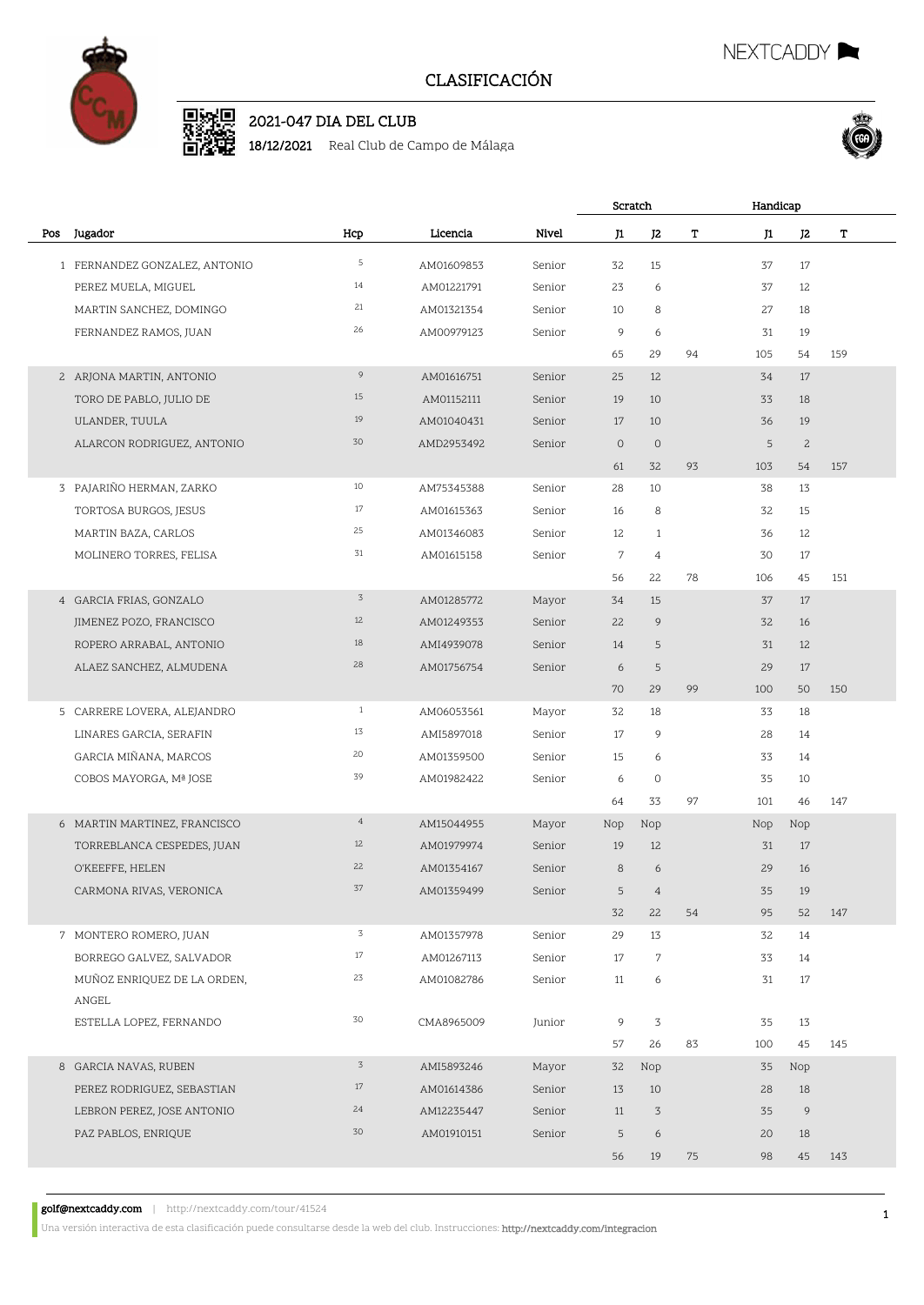

# D. 2002 2021-047 DIA DEL CLUB

18/12/2021 Real Club de Campo de Málaga





|     |                                 |         |            |        | Scratch          |                |    | Handicap |     |     |  |
|-----|---------------------------------|---------|------------|--------|------------------|----------------|----|----------|-----|-----|--|
| Pos | Jugador                         | Hcp     | Licencia   | Nivel  | J1               | J <sub>2</sub> | T  | J1       | J2  | T   |  |
|     | 9 PULIDO CANO, FRANCISCO        | 11      | AM01746728 | Senior | 20               | 10             |    | 30       | 15  |     |  |
|     | WOODRUFF, CHRIS DAVID           | 13      | AM01940835 | Senior | 22               | 10             |    | 34       | 16  |     |  |
|     | HINOJOSA TORRALVO, JUAN JOSE    | 19      | AM01111516 | Senior | 12               | 6              |    | 26       | 15  |     |  |
|     | ROBILLIARD, JOHN                | 29      | AM01082783 | Senior | 6                | $\mathbf{2}$   |    | 31       | 16  |     |  |
|     |                                 |         |            |        | 54               | 26             | 80 | 95       | 47  | 142 |  |
|     | 10 LANZA RUIZ, JAVIER           | 5       | AM83353725 | Senior | 26               | Nop            |    | 31       | Nop |     |  |
|     | MARTIN RUIZ, FERNANDO           | 13      | AM01265037 | Senior | 18               | 10             |    | 30       | 17  |     |  |
|     | MONTERO MARTIN, SAGRARIO        | 28      | AM01609175 | Senior | $\overline{4}$   | $\overline{4}$ |    | 29       | 16  |     |  |
|     | RUIZ GOMEZ, ANTONIA             | 39      | AMD2958185 | Senior | 6                | $\mathbf{1}$   |    | 23       | 17  |     |  |
|     |                                 |         |            |        | 50               | 15             | 65 | 90       | 50  | 140 |  |
|     | 11 OCHOA JUSTO, ANTONIO         | 8       | AM01600674 | Senior | 15               | 13             |    | 23       | 17  |     |  |
|     | MENDEZ RUBIO, FRANCISCO         | 17      | AMC8791282 | Senior | 18               | 6              |    | 32       | 12  |     |  |
|     | EKLUND NORRBY, TOMAS            | 18      | AMI5884324 | Senior | 13               | 6              |    | 30       | 14  |     |  |
|     | CABEZON CALIANI, MANUEL E.      | 27      | AMD2950843 | Senior | 8                | $\overline{4}$ |    | 29       | 16  |     |  |
|     |                                 |         |            |        | 46               | 25             | 71 | 91       | 47  | 138 |  |
|     | 12 CANO SANCHEZ, JOSE ANTONIO   | 9       | AM01756755 | Senior | 23               | 11             |    | 32       | 15  |     |  |
|     | SANZ DURO, FELIX                | 17      | AM01050739 | Senior | 16               | $\mathbf{1}$   |    | 30       | 6   |     |  |
|     | PEREZ PALOMO, PEPA              | 22      | AM01250033 | Senior | 12               | 3              |    | 32       | 11  |     |  |
|     | FERNANDEZ GAMBOA FDEZ.ARAOZ,    | 29      | AM01132661 | Senior | 10               | $\sqrt{3}$     |    | 33       | 15  |     |  |
|     | <b>RUTH</b>                     |         |            |        |                  |                |    |          |     |     |  |
|     |                                 |         |            |        | 51               | 17             | 68 | 97       | 41  | 138 |  |
|     | 13 PEREZ RODRIGUEZ, JAVIER      | $11\,$  | AM01610086 | Senior | 20               | 9              |    | 30       | 14  |     |  |
|     | RODRIGUEZ RAMIREZ, JOAQUIN      | 15      | AMB2616097 | Senior | 18               | 6              |    | 31       | 12  |     |  |
|     | RODRIGUEZ ZARALLO, MATILDE      | 27      | AM01701319 | Senior | 9                | 3              |    | 31       | 12  |     |  |
|     | TEBAR VALENCIANO, JUAN C.       | 30      | AM01787468 | Senior | 10               | 0              |    | 37       | 10  |     |  |
|     |                                 |         |            |        | 48               | 18             | 66 | 99       | 38  | 137 |  |
|     | 14 CARRERE LOVERA, F. JAVIER    | $\circ$ | AM01945774 | Senior | 35               | 15             |    | 35       | 15  |     |  |
|     | FUMARONI, DANIEL ANGEL          | 14      | AMD2976964 | Senior | 9                | 9              |    | 17       | 16  |     |  |
|     | GONZALEZ HERRERA, M.CARMEN      | 21      | AM01266180 | Senior | 12               | $\overline{4}$ |    | 32       | 12  |     |  |
|     | BARONA DIAZ-AMBRONA,            | 29      | AMI4244665 | Senior | 6                | $\overline{c}$ |    | 26       | 12  |     |  |
|     | DOMINGO                         |         |            |        |                  |                |    |          |     |     |  |
|     |                                 | 3       |            |        | 56               | 28             | 84 | 93       | 43  | 136 |  |
|     | 15 GARCIA FRIAS, ANTONIO JAVIER |         | AM01278230 | Senior | 31               | 12             |    | 34       | 14  |     |  |
|     | LUQUE RODRIGUEZ, CARLOS         | $16\,$  | AM01202936 | Senior | 11               | 6              |    | 24       | 14  |     |  |
|     | SANCHEZ MEDINA, FRANCISCA       | 28      | AM01201741 | Senior | 9                | $\mathbf{2}$   |    | 29       | 11  |     |  |
|     | ROMERO PEREZ, ANTONIO           | 28      | AM91695911 | Senior | $\boldsymbol{7}$ | 5              |    | 29       | 16  |     |  |
|     |                                 |         |            |        | 51               | 23             | 74 | 92       | 44  | 136 |  |

golf@nextcaddy.com | http://nextcaddy.com/tour/41524

Una versión interactiva de esta clasificación puede consultarse desde la web del club. Instrucciones: http://nextcaddy.com/integracion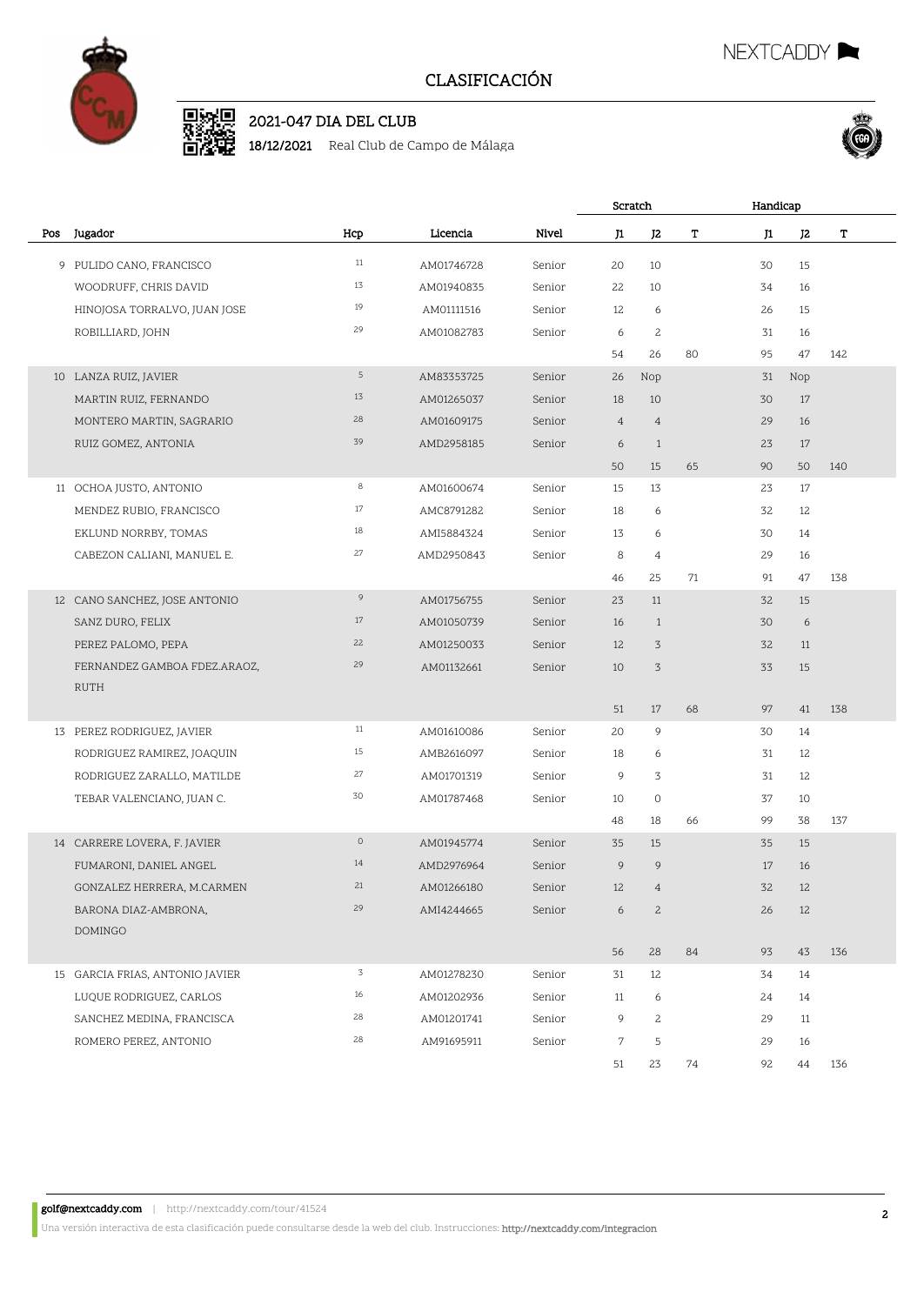

# D SHOP 2021-047 DIA DEL CLUB

18/12/2021 Real Club de Campo de Málaga



D.

NEXTCADDY

|     |                                  |                |            |        | Scratch        |                |    | Handicap |                |     |  |
|-----|----------------------------------|----------------|------------|--------|----------------|----------------|----|----------|----------------|-----|--|
| Pos | Jugador                          | Hcp            | Licencia   | Nivel  | J1             | J2             | т  | J1       | J2             | т   |  |
|     | 16 MENDEZ ESTEBANEZ, RAUL        | $\overline{3}$ | AMI7768295 | Mayor  | 36             | 12             |    | 39       | 14             |     |  |
|     | RAMIREZ RODRIGUEZ, JOSE          | 13             | AM01250034 | Senior | 16             | $\overline{4}$ |    | 27       | 10             |     |  |
|     | ANTONIO                          |                |            |        |                |                |    |          |                |     |  |
|     | ULANDER, ILKKA                   | 20             | AM01040416 | Senior | 14             | 5              |    | 32       | 13             |     |  |
|     | COLOMBO, NELIDA MABEL            | 33             | AMD2976966 | Senior | Nop            | Nop            |    | Nop      | Nop            |     |  |
|     |                                  |                |            |        | 66             | 21             | 87 | 98       | 37             | 135 |  |
|     | 17 LOPEZ ROMERO, JOSE            | 6              | AMI4601577 | Senior | 24             | 13             |    | 30       | 16             |     |  |
|     | SONG, KWANG SOO                  | 12             | AMI4927612 | Senior | 19             | 8              |    | 31       | 13             |     |  |
|     | PEREZ BALLESTEROS, FRANCISCA     | 25             | AM01603669 | Senior | 7              | $\overline{c}$ |    | 25       | 11             |     |  |
|     | SANCHEZ LAFUENTE AYALA,          | 30             | AM01616228 | Senior | 6              | 3              |    | 32       | 13             |     |  |
|     | FRANCISCO                        |                |            |        |                |                |    |          |                |     |  |
|     |                                  |                |            |        | 50             | 24             | 74 | 93       | 42             | 135 |  |
|     | 18 GARCIA LOPEZ, JOSE ANTONIO    | $\overline{3}$ | AM01238303 | Senior | 27             | 13             |    | 30       | 15             |     |  |
|     | GONZALEZ BOLLULLOS, JOSE LUIS    | 16             | AM01267119 | Senior | 9              | Nop            |    | 22       | Nop            |     |  |
|     | WELCH, MAGGIE                    | 24             | AM01608693 | Senior | 13             | 3              |    | 37       | 14             |     |  |
|     | JIMENEZ SERRANO, BERNARDINO      | 30             | AM01701320 | Senior | $\overline{4}$ | $\mathbf{1}$   |    | 30       | $\overline{9}$ |     |  |
|     |                                  |                |            |        | 49             | 17             | 66 | 97       | 38             | 135 |  |
|     | 19 RAMIREZ LERIA, DANIEL         | 5              | AM15142978 | Mayor  | 32             | 12             |    | 36       | 14             |     |  |
|     | GALLARDO MERINAS, JOSE MARIA     | 15             | AM01142395 | Senior | 13             | 7              |    | 28       | 13             |     |  |
|     | CERVILLA RODRIGUEZ, FRANCISCO    | 21             | AM01136200 | Senior | 10             | $\overline{4}$ |    | 24       | 11             |     |  |
|     | SALUS GUERRERO, ALBERTO          | 27             | AM01764978 | Senior | $\overline{7}$ | 3              |    | 29       | 14             |     |  |
|     |                                  |                |            |        | 55             | 23             | 78 | 93       | 41             | 134 |  |
|     | 20 CERETO LUJANO, FRANCISCO      | 10             | AMI4353203 | Senior | 18             | 10             |    | 26       | 14             |     |  |
|     | VILLAVIEJA URZAINQUI, ANGEL      | 13             | AMI5148670 | Mayor  | 18             | 5              |    | 28       | 10             |     |  |
|     | JAVIER                           |                |            |        |                |                |    |          |                |     |  |
|     | BUENAÑO SANCHEZ, JUAN MANUEL     | 26             | AMD2979886 | Mayor  | Ret            | $\overline{7}$ |    | Ret      | 18             |     |  |
|     | RODRIGUEZ JIMENEZ, VIRGINIA      | 31             | AM01202937 | Senior | $\sqrt{2}$     | 3              |    | 29       | 17             |     |  |
|     |                                  |                |            |        | 43             | 22             | 65 | 83       | 49             | 132 |  |
|     | 21 DURAN DEL CASTILLO, FRANCISCO | $\overline{4}$ | AMI4768239 | Mayor  | Nop            | Nop            |    | Nop      | Nop            |     |  |
|     | CASTRO FERNANDEZ, RUBEN          | 13             | AM83908413 | Mayor  | 13             | 6              |    | 25       | 13             |     |  |
|     | NAVARRO CORREDERA, MANUEL        | $18\,$         | AM01950660 | Senior | 17             | $\mathbf{1}$   |    | 34       | 7              |     |  |
|     | MATA ALFAMBRA, ALFREDO           | 30             | AM75969361 | Mayor  | 9              | $\overline{4}$ |    | 38       | 13             |     |  |
|     |                                  |                |            |        | 39             | 11             | 50 | 97       | 33             | 130 |  |
|     | 22 GALVAN BARRANCO, SAMUEL       | 6              | AM01883628 | Mayor  | 27             | 15             |    | 33       | 18             |     |  |
|     | BRIALES MALDONADO, JAVIER        | 13             | AM00773002 | Mayor  | 20             | 6              |    | 32       | 9              |     |  |
|     | LATORRE MAGALLON, J. PABLO       | 24             | AM75892362 | Senior | Nop            | Nop            |    | Nop      | Nop            |     |  |
|     | GAMEZ COIN, Mª JOSE              | 36             | AME2250115 | Senior | 6              | $\circ$        |    | 30       | $\,8\,$        |     |  |
|     |                                  |                |            |        | 53             | 21             | 74 | 95       | 35             | 130 |  |

Una versión interactiva de esta clasificación puede consultarse desde la web del club. Instrucciones: http://nextcaddy.com/integracion